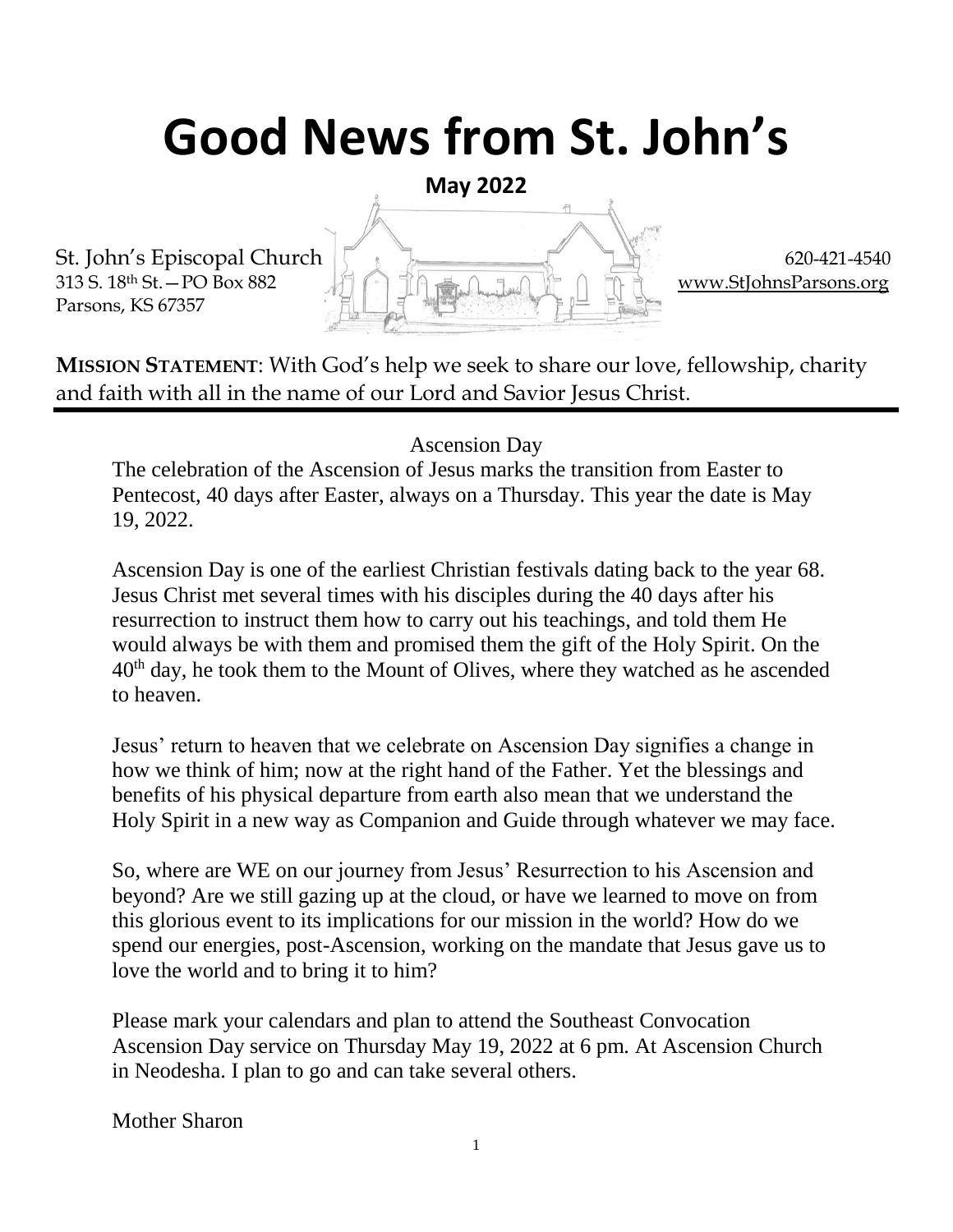#### **St, John's Episcopal Church Vestry Meeting March 14, 2022**

Present: Carrie Tierney, Karla Cox Verlyn Bolinger, Bess StoneBolinger , Martha Stone, Candy Scarborough, Jupe Allen and Mother Sharon.

Development:

Gospel Based Disciples included a reading from Mark 3:7-19.

Treasurer's Report:

The transaction and budget reports were reviewed. The report was approved.

Old Business:

We are providing lunch for the Holy Week lunch on Wednesday. We are partnering with the First Christian Church.

New Business:

We had a request from PMA to provide supplies for Crisis Care Kits to be sent to Ukraine. The request originated from Jake Blankenship, pastor at First Nazarene Church. It was on behalf of Convoy of Hope. We were unable to meet the tight timeline and had to decline.

Jane Connolly presented an interesting plan to provide goods, such as clothing, furniture and appliances, to low-income persons in exchange for working at any of a variety of employment opportunities. The idea was forwarded to Outreach for further study.

A request from Altar guild to repurpose and refurbish a built-in cabinet in the old sacristy was considered. A bid to do the work seemed excessive. More discussion will follow.

A thank you note from Labette Assistance for items donated was received.

Assessment:

Minutes from the February 15, 2022, meeting were approved.

Vicar's Report: I took Ashes and Communion to Peggy Doty at Good Sam on Ash Wednesday. Lynn Reeves has been moved to Good Sam, Room 313.

I am delivering the message at the Holy Week community service on Wednesday. I plan to attend the General Convention in Baltimore in July.

Wardens:

Senior: No report. Junior: No report.

Discernment: Worship & Music: Meeting next week.

Outreach: Packing snacks on March 20 for the last time this year.

Evangelism: No report.

Communications: No report.

Education: Children's: No report. Adult: The first Lenten Study went well.

Stewardship: No report.

Planned Giving: No report.

Buildings & Grounds: TLC will come and replace plants lost and trim bushes in mid-April.

Altar Guild: No report.

.

Endowment: Balance as of 2-28-2022 was unavailable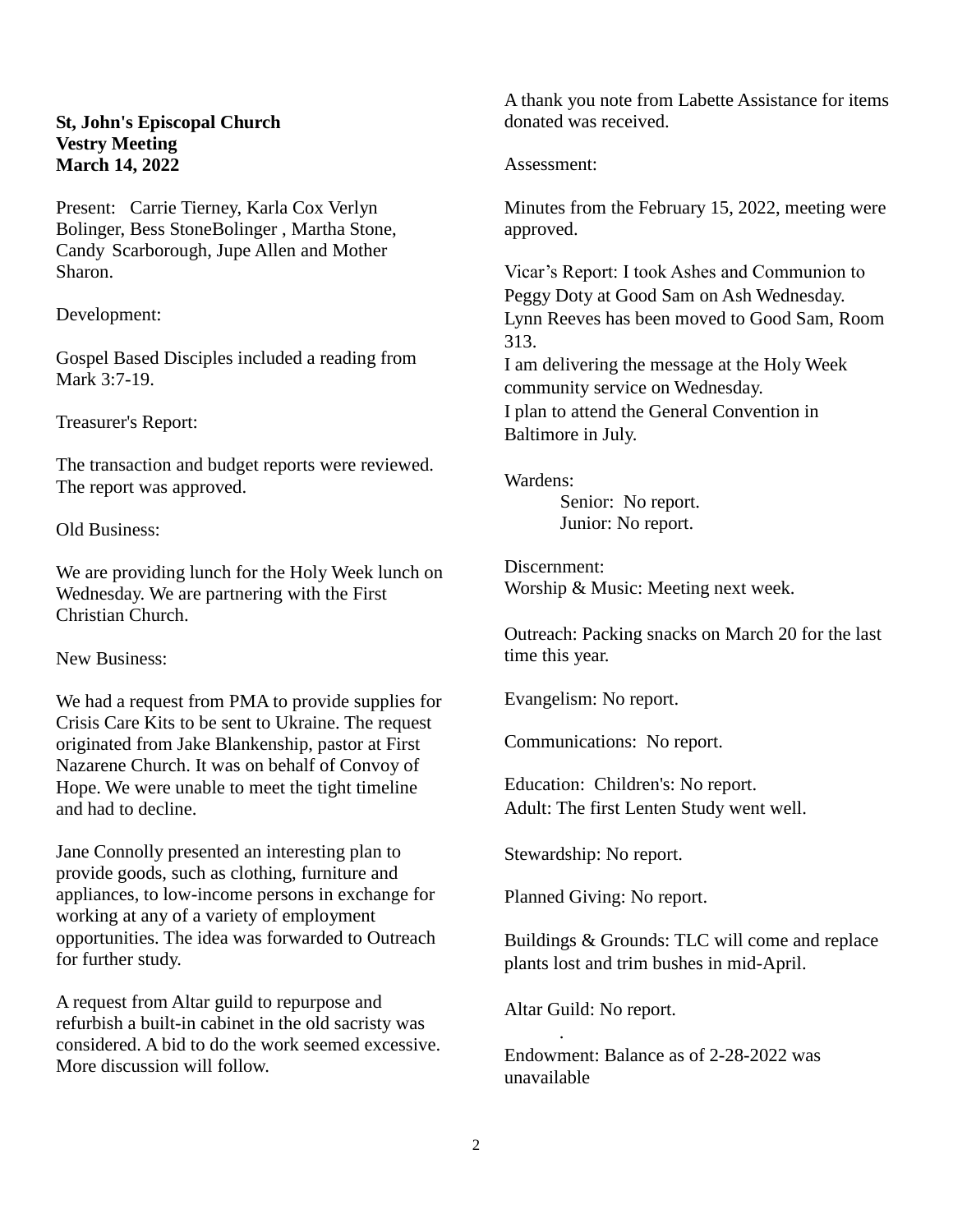ECW: No report.

Next meeting, Monday April 11, 2022, at 5:30.

A prayer by Mother Sharon concluded the meeting.

Respectfully submitted,

Jupe Allen, Clerk



#### **Treasurer Report**

Verlyn W. Bolinger Jr. Treasurer of St. John's Episcopal Church



6 Wuanita Tanner 15 Verlyn Bolinger, Sr. 17 Alex Meister 25 Brian Baker 31 Dennis Condon



**May Anniversaries:**

29 Dennis & Daria Condon

Please send Articles for The Good News to Senta Meister, [sentabradmeister@aol.com](mailto:sentabradmeister@aol.com) or St. John's Episcopal Church, PO Box 882, Parsons, KS 67357.



**Prayer List**

**Teresa, Jim, Harry, Gina, Gloria, Ethan, Janie, Kelly, Wuanita, Jeffrey, Boo, Jane, Regina, Bretten, Richard, Carolyn, Lynn, Dwayne, Doris, Alan, Kay, Lorrie, Addlee, Jon, Josh, Vickie, Randy, Tommey, Keyandria, Bill, John & family, Special needs children their families and caregivers, Les, Mark, Priscilla, Jennifer, Jaden, Kelle, Michelle, Barb and the Wulf family, Keith, Lu, Olive, Matthew, Lakin, Trevor, Lora, Lincoln, Jennifer, those with and those recovering from Covid-19 and their families, churches in the Southeast Convocation in their call to mission, all clergy in the Southeast Convocation especially, Dick, and David, BKSM students, dispatchers and first responders, the men & women serving our country here and abroad, and those who have served.**

**Those who have died:**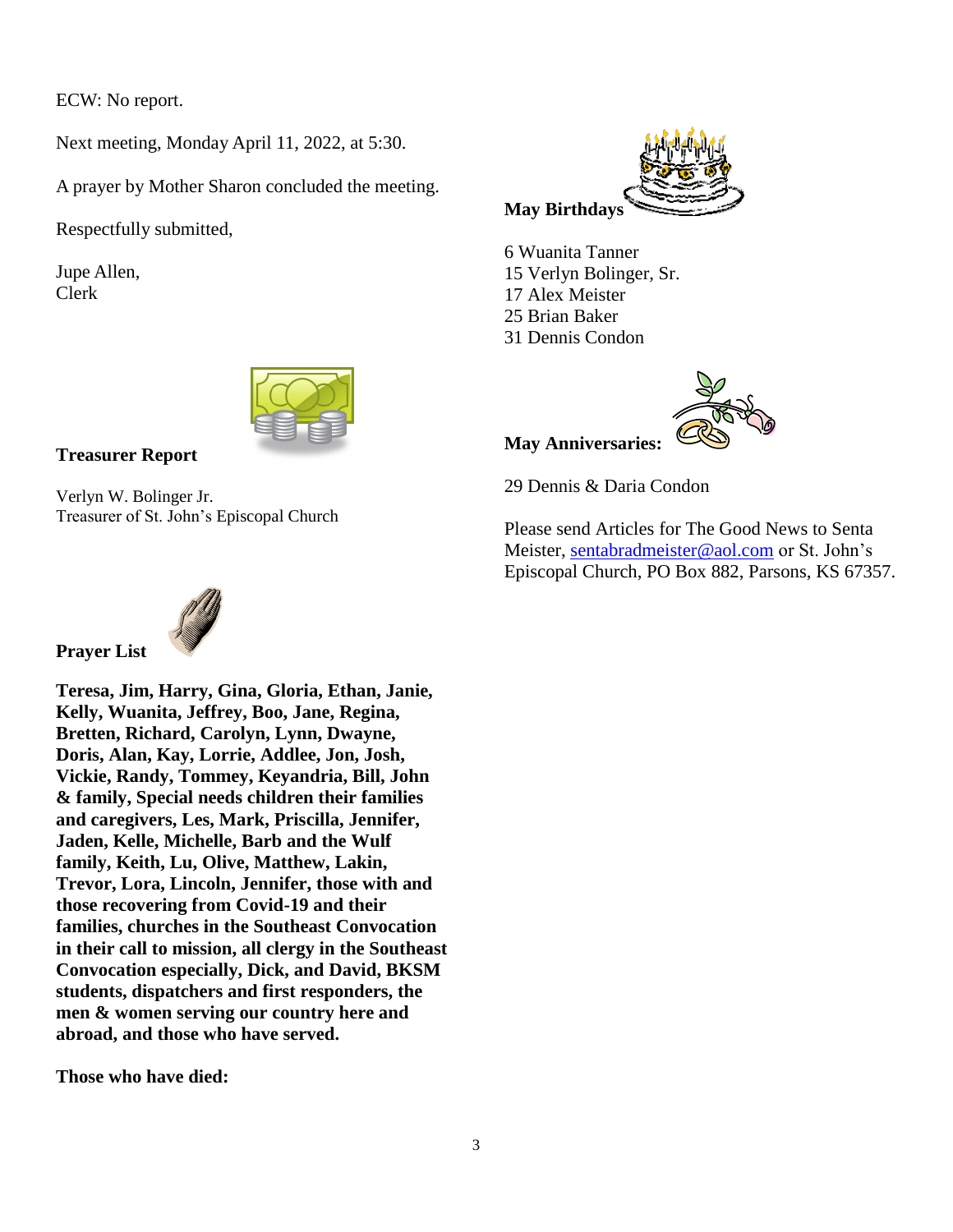

### **St. John's Episcopal Church MAY 2022**



| <b>Sunday</b>                                                                             | Monday                                | <b>Tuesday</b> | Wednesday      | Thursday                                                   | Friday                    | Saturday       |
|-------------------------------------------------------------------------------------------|---------------------------------------|----------------|----------------|------------------------------------------------------------|---------------------------|----------------|
| 1 The Third Sunday of<br><b>Easter</b><br>Morning Prayer and Sunday<br>School 9:30 am     | $\overline{2}$                        | 3              | $\overline{4}$ | 5<br>Mother in office 1-5                                  | 6<br>Mother's day<br>off  | $\overline{7}$ |
| 8 The Fourth Sunday of<br><b>Easter</b><br>Holy Communion 9:30 am                         | 9<br>Vestry dinner<br>meeting 5:30 pm | 10             | 11             | 12<br>Mother in office<br>$3 - 5$                          | 13<br>Mother's day<br>off | 14             |
| 15 The Fifth Sunday of<br><b>Easter</b><br>Holy Communion & Sunday<br>School 9:30 am      | 16                                    | 17             | 18             | 19 Mother in office<br>$1-5$<br>Worship & Music<br>5:30 pm | 20<br>Mother's day<br>off | 21             |
| 22 The Sixth Sunday of<br><b>Easter</b><br>Holy Communion & Sunday<br>School 9:30 am      | 23<br>Newsletter<br>Deadline          | 24             | 25             | 26<br>Mother in office<br>$1-5$                            | 27<br>Mother's day<br>off | 28             |
| 29 The Seventh Sunday of<br><b>Pentecost</b><br>Holy Communion & Sunday<br>School 9:30 am | 30                                    | 31             |                |                                                            |                           |                |